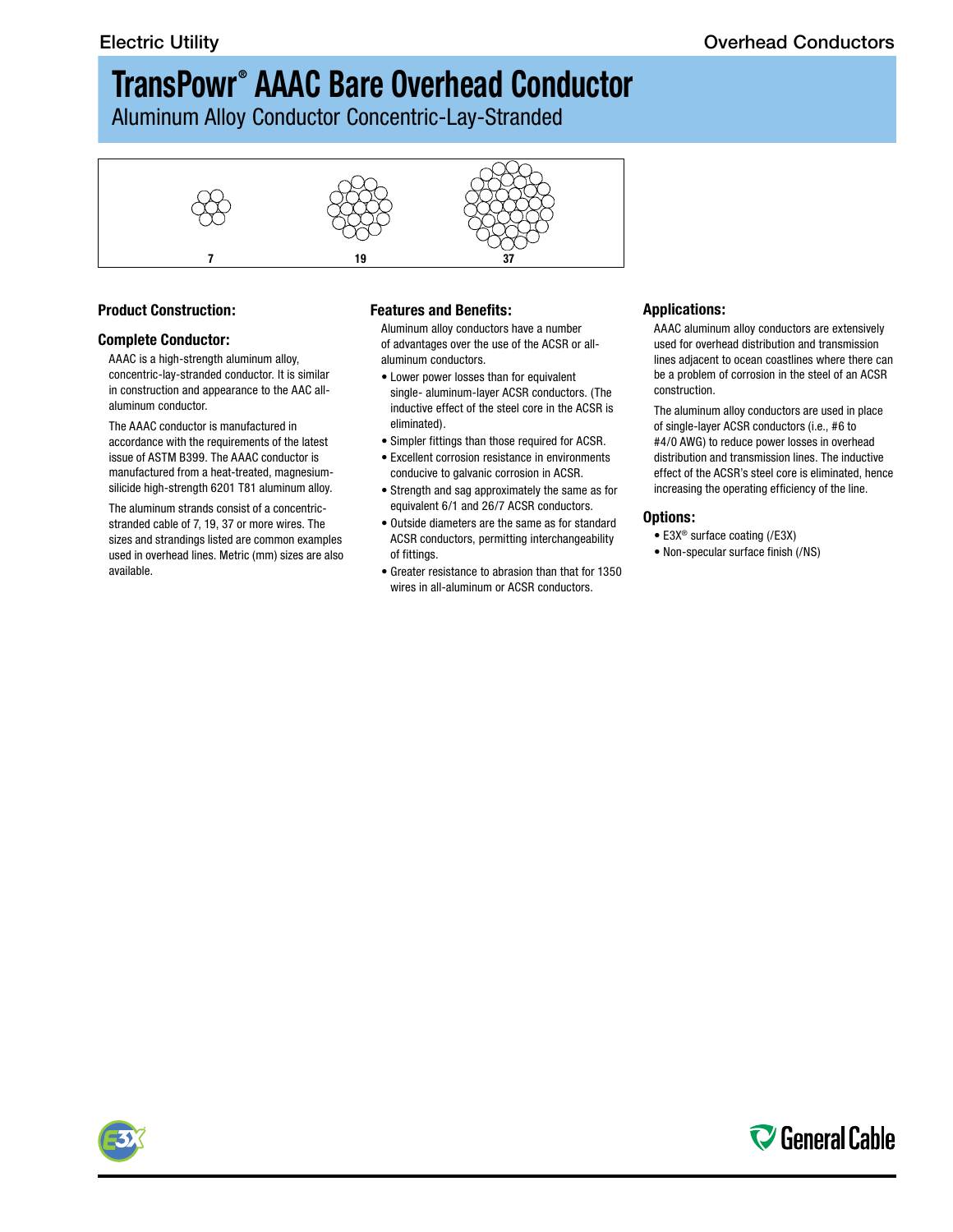# **TransPowr ® AAAC Bare Overhead Conductor**

Aluminum Alloy Conductor Concentric-Lay-Stranded

|                            | AAAC (MECHANICAL PROPERTIES) - CONDUCTORS SIZED TO HAVE DIAMETER EQUAL TO ACSR (1) |                                           |                                   |                                       |                |                                    |         |                                 |                              |  |
|----------------------------|------------------------------------------------------------------------------------|-------------------------------------------|-----------------------------------|---------------------------------------|----------------|------------------------------------|---------|---------------------------------|------------------------------|--|
| <b>CODE</b><br><b>WORD</b> | <b>SIZE AWG</b><br><b>OR kcmil</b>                                                 | <b>EQUIVALENT</b><br><b>ACSR SIZE (2)</b> | <b>EQUIVALENT</b><br>AAC SIZE (3) | <b>STRANDING NO.</b><br>X DIA. INCHES | <b>CLASS</b>   | <b>CROSS-SECTION</b><br>SQ. INCHES | 0.D. IN | <b>APPROX. WEIGHT</b><br>LB/KFT | <b>RATED STRENGTH</b><br>LBS |  |
| Akron                      | 30.6                                                                               | #6 (Turkey)                               | #6                                | 7x0.0661                              | $\mathsf{A}$   | 0.0240                             | 0.198   | 28.3                            | 1110                         |  |
| Alton                      | 48.7                                                                               | #4 (Swan)                                 | #4                                | 7x0.0834                              | $\overline{A}$ | 0.0382                             | 0.250   | 45.1                            | 1760                         |  |
| Ames                       | 77.5                                                                               | #2 (Sparrow)                              | #2                                | 7x0.1052                              | A, AA          | 0.0608                             | 0.316   | 71.7                            | 2800                         |  |
| Azusa                      | 123.3                                                                              | 1/0 (Raven)                               | 1/0                               | 7x0.1327                              | A, AA          | 0.0968                             | 0.398   | 114.1                           | 4280                         |  |
| Anaheim                    | 155.4                                                                              | 2/0 (Quail)                               | 2/0                               | 7x0.1490                              | A, AA          | 0.1221                             | 0.447   | 143.9                           | 5390                         |  |
| Amherst                    | 195.7                                                                              | 3/0 (Pigeon)                              | 3/0                               | 7x0.1672                              | A, AA          | 0.1537                             | 0.502   | 181.2                           | 6790                         |  |
| Alliance                   | 246.9                                                                              | 4/0 (Penguin)                             | 4/0                               | 7x0.1878                              | AA             | 0.1939                             | 0.563   | 228.6                           | 8560                         |  |
| Butte                      | 312.8                                                                              | 266.8 (Partridge)                         | 266.8                             | 19x0.1283                             |                | 0.2456                             | 0.642   | 290.9                           | 10500                        |  |
| Canton                     | 394.5                                                                              | 336.4 (Linnet)                            | 336.4                             | 19x0.1441                             | A, AA          | 0.3099                             | 0.720   | 366.9                           | 13300                        |  |
| Cairo                      | 465.4                                                                              | 397.5 (Ibis)                              | 397.5                             | 19x0.1565                             | AA             | 0.3655                             | 0.782   | 432.8                           | 15600                        |  |
| Darien                     | 559.5                                                                              | 477.0 (Hawk)                              | 477.0                             | 19x0.1716                             | AA             | 0.4394                             | 0.858   | 520.3                           | 18800                        |  |
| Elgin                      | 652.4                                                                              | 556.5 (Dove)                              | 556.5                             | 19x0.1853                             | AA             | 0.5124                             | 0.926   | 606.7                           | 21900                        |  |
| Flint                      | 740.8                                                                              | 636.0 (Grosbeak)                          | 636.0                             | 37x0.1415                             | AA             | 0.5818                             | 0.990   | 691.2                           | 24400                        |  |
| Greeley                    | 927.2                                                                              | 795.0 (Drake)                             | 795.0                             | 37x0.1583                             | AA             | 0.7282                             | 1.108   | 865.1                           | 30500                        |  |

(1) General Cable utilizies an aluminum alloy that meets both the requirements of 6101 T81 and 6201 T81 designation.

(2) Equivalent ACSR Size refers to an ACSR conductor size of equal diameter.<br>(3) Equivalent AAC Size refers to an ASTM AAC 1350 conductor of approximate equivalent electrical resistance.<br>Dimensions and weights not designat